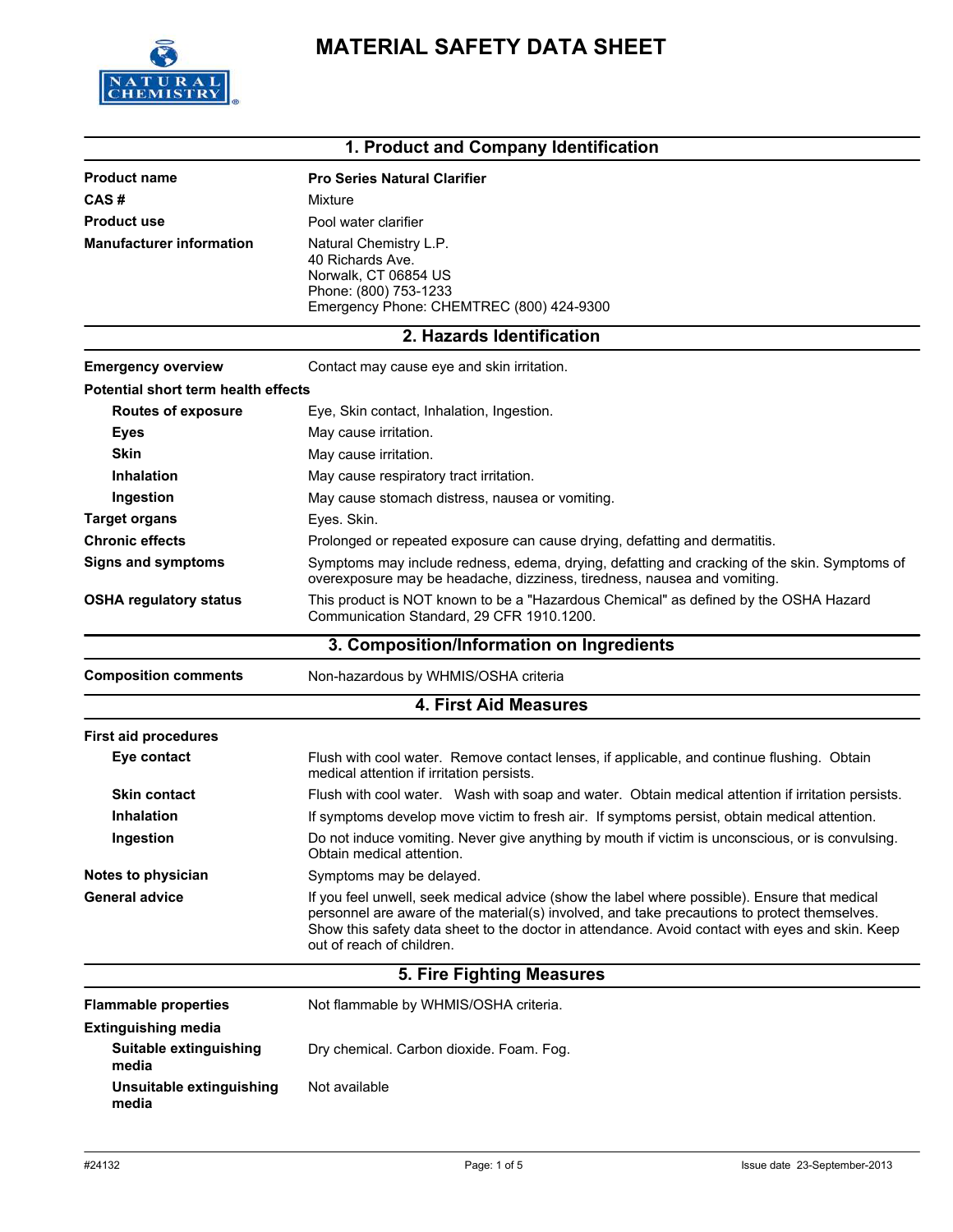| <b>Protection of firefighters</b>                        |                                                                                                                                                                                                                                                                                                                                                          |  |
|----------------------------------------------------------|----------------------------------------------------------------------------------------------------------------------------------------------------------------------------------------------------------------------------------------------------------------------------------------------------------------------------------------------------------|--|
| <b>Specific hazards arising</b><br>from the chemical     | Not available                                                                                                                                                                                                                                                                                                                                            |  |
| Protective equipment and<br>precautions for firefighters | Firefighters should wear full protective clothing including self contained breathing apparatus.                                                                                                                                                                                                                                                          |  |
| <b>Hazardous combustion</b><br>products                  | May include and are not limited to: Oxides of carbon.                                                                                                                                                                                                                                                                                                    |  |
| <b>Explosion data</b>                                    |                                                                                                                                                                                                                                                                                                                                                          |  |
| Sensitivity to mechanical<br>impact                      | Not available.                                                                                                                                                                                                                                                                                                                                           |  |
| <b>Sensitivity to static</b><br>discharge                | Not available.                                                                                                                                                                                                                                                                                                                                           |  |
|                                                          | 6. Accidental Release Measures                                                                                                                                                                                                                                                                                                                           |  |
| <b>Personal precautions</b>                              | Keep unnecessary personnel away. Do not touch or walk through spilled material. Do not touch<br>damaged containers or spilled material unless wearing appropriate protective clothing. Keep<br>people away from and upwind of spill/leak.                                                                                                                |  |
| <b>Environmental precautions</b>                         | Do not discharge into lakes, streams, ponds or public waters.                                                                                                                                                                                                                                                                                            |  |
| <b>Methods for containment</b>                           | Stop leak if you can do so without risk. Prevent entry into waterways, sewers, basements or<br>confined areas.                                                                                                                                                                                                                                           |  |
| Methods for cleaning up                                  | Before attempting clean up, refer to hazard data given above. Small spills may be absorbed with<br>non-reactive absorbent and placed in suitable, covered, labelled containers. Prevent large spills<br>from entering sewers or waterways. Contact emergency services and supplier for advice. Never<br>return spills to original containers for re-use. |  |
|                                                          | 7. Handling and Storage                                                                                                                                                                                                                                                                                                                                  |  |
| <b>Handling</b>                                          | Use good industrial hygiene practices in handling this material.<br>Wash thoroughly after handling.                                                                                                                                                                                                                                                      |  |
| <b>Storage</b>                                           | Keep out of reach of children.<br>Store in a closed container away from incompatible materials.                                                                                                                                                                                                                                                          |  |
|                                                          | 8. Exposure Controls/Personal Protection                                                                                                                                                                                                                                                                                                                 |  |
| <b>Exposure limits</b>                                   | Not available                                                                                                                                                                                                                                                                                                                                            |  |
| <b>Engineering controls</b>                              | General ventilation normally adequate.                                                                                                                                                                                                                                                                                                                   |  |
| Personal protective equipment                            |                                                                                                                                                                                                                                                                                                                                                          |  |
| Eye / face protection                                    | Safety glasses recommended.                                                                                                                                                                                                                                                                                                                              |  |
| <b>Hand protection</b>                                   | If there is constant skin contact, rubber gloves are recommended.                                                                                                                                                                                                                                                                                        |  |
| Skin and body protection                                 | As required by employer code.                                                                                                                                                                                                                                                                                                                            |  |
| <b>Respiratory protection</b>                            | Where exposure guideline levels may be exceeded, use an approved NIOSH respirator.                                                                                                                                                                                                                                                                       |  |
| <b>General hygiene</b>                                   | Handle in accordance with good industrial hygiene and safety practice. When using do not eat or                                                                                                                                                                                                                                                          |  |
| considerations                                           | drink. Wash hands before breaks and immediately after handling the product.                                                                                                                                                                                                                                                                              |  |
| 9. Physical and Chemical Properties                      |                                                                                                                                                                                                                                                                                                                                                          |  |
| <b>Appearance</b>                                        | Clear                                                                                                                                                                                                                                                                                                                                                    |  |
| Color                                                    | <b>Blue</b>                                                                                                                                                                                                                                                                                                                                              |  |
| Form                                                     | Liquid                                                                                                                                                                                                                                                                                                                                                   |  |
| Odor                                                     | Not available.                                                                                                                                                                                                                                                                                                                                           |  |
| <b>Odor threshold</b>                                    | Not available.                                                                                                                                                                                                                                                                                                                                           |  |
| <b>Physical state</b>                                    | Liquid.                                                                                                                                                                                                                                                                                                                                                  |  |
| pH                                                       | $4 - 5$                                                                                                                                                                                                                                                                                                                                                  |  |
| <b>Freezing point</b>                                    | Not available.                                                                                                                                                                                                                                                                                                                                           |  |
| <b>Boiling point</b>                                     | Not available.                                                                                                                                                                                                                                                                                                                                           |  |
| Pour point                                               | Not available.                                                                                                                                                                                                                                                                                                                                           |  |
| <b>Evaporation rate</b>                                  | Not available                                                                                                                                                                                                                                                                                                                                            |  |
| <b>Flash point</b>                                       | Not available.                                                                                                                                                                                                                                                                                                                                           |  |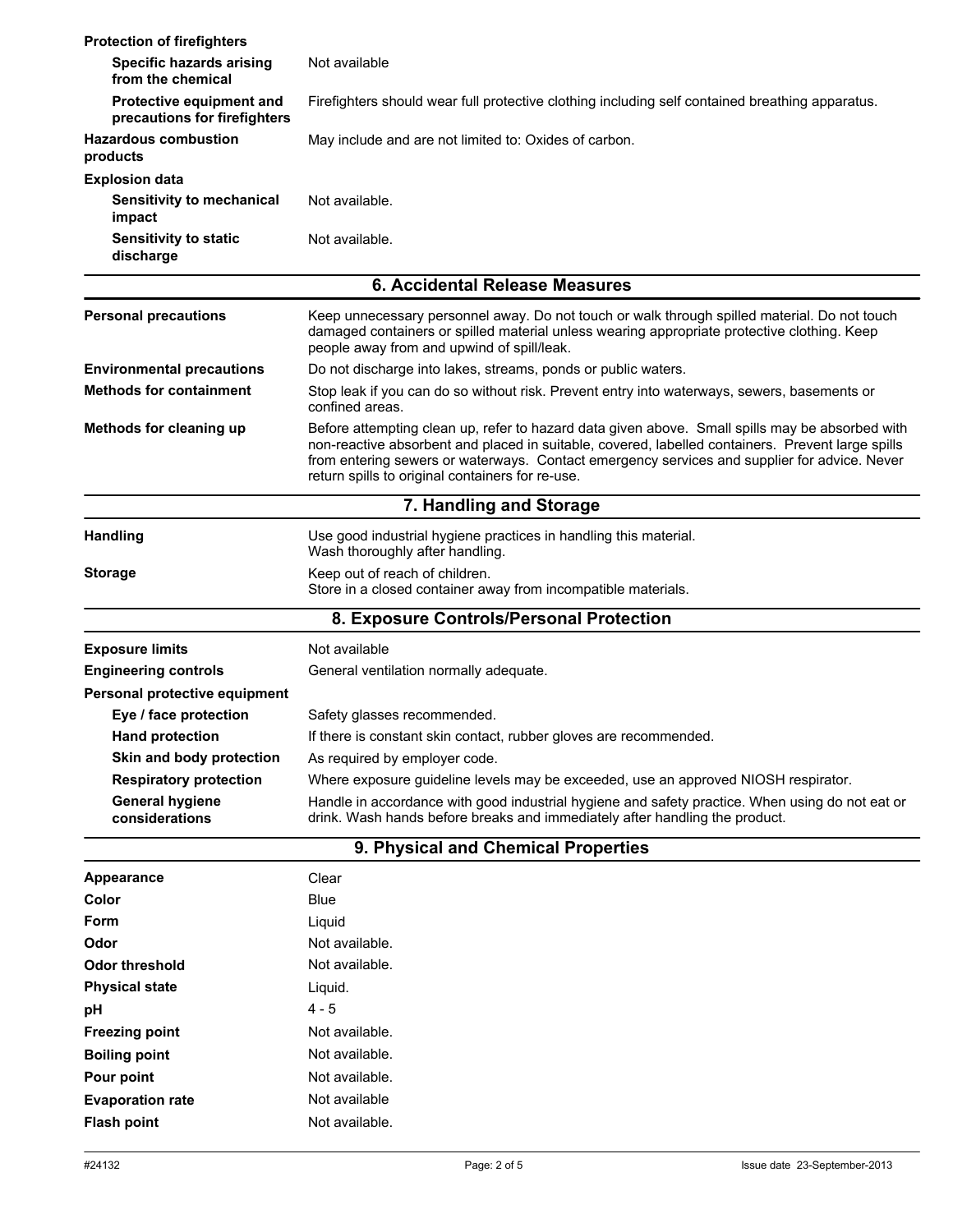| <b>Auto-ignition temperature</b>                                                           | Not available.  |
|--------------------------------------------------------------------------------------------|-----------------|
| Flammability limits in air,<br>upper, % by volume                                          | Not available.  |
| Flammability limits in air,<br>lower, % by volume                                          | Not available.  |
| Vapor pressure                                                                             | Not available.  |
| Vapor density                                                                              | Not available.  |
| <b>Specific gravity</b>                                                                    | 1               |
| <b>Partition coefficient</b><br>(n-octanol/water)                                          | Not available.  |
| <b>Solubility (water)</b>                                                                  | <b>Miscible</b> |
| <b>Relative density</b>                                                                    | Not available.  |
| <b>Viscosity</b>                                                                           | 5 - 20 cPs      |
| <b>VOC</b>                                                                                 | Not available   |
| <b>Percent volatile</b>                                                                    | Not available   |
| $40.045$ $k$ $\frac{111}{11}$ $k$ $k$ $\frac{1}{11}$ $k$ $\frac{1}{11}$ $k$ $\frac{1}{11}$ |                 |

### **10. Stability and Reactivity**

| <b>Reactivity</b>                            | This product may react with strong alkalies.          |
|----------------------------------------------|-------------------------------------------------------|
| <b>Possibility of hazardous</b><br>reactions | Hazardous polymerization does not occur.              |
| <b>Chemical stability</b>                    | Stable under recommended storage conditions.          |
| <b>Conditions to avoid</b>                   | Do not mix with other chemicals.                      |
| Incompatible materials                       | Caustics. Oxidizers.                                  |
| <b>Hazardous decomposition</b><br>products   | May include and are not limited to: Oxides of carbon. |

# **11. Toxicological Information**

| <b>Effects of acute exposure</b>                              |                                                 |
|---------------------------------------------------------------|-------------------------------------------------|
| Eye contact                                                   | May cause irritation.                           |
| <b>Skin contact</b>                                           | May cause irritation.                           |
| <b>Inhalation</b>                                             | May cause respiratory tract irritation.         |
| Ingestion                                                     | May cause stomach distress, nausea or vomiting. |
| <b>Sensitization</b>                                          | Non-hazardous by WHMIS/OSHA criteria.           |
| <b>Chronic effects</b>                                        | Non-hazardous by WHMIS/OSHA criteria.           |
| Carcinogenicity                                               | Non-hazardous by WHMIS/OSHA criteria.           |
| <b>Mutagenicity</b>                                           | Non-hazardous by WHMIS/OSHA criteria.           |
| <b>Reproductive effects</b>                                   | Non-hazardous by WHMIS/OSHA criteria.           |
| <b>Teratogenicity</b>                                         | Non-hazardous by WHMIS/OSHA criteria.           |
| <b>Name of Toxicologically</b><br><b>Synergistic Products</b> | Not available.                                  |

## **12. Ecological Information**

| <b>Ecotoxicity</b>                              | Not available. |
|-------------------------------------------------|----------------|
| Persistence and degradability                   | Not available. |
| <b>Bioaccumulation /</b><br><b>Accumulation</b> | Not available  |
| <b>Mobility in environmental</b><br>media       | Not available. |
| <b>Environmental effects</b>                    | Not available. |
| <b>Aquatic toxicity</b>                         | Not available. |
| <b>Chemical fate information</b>                | Not available. |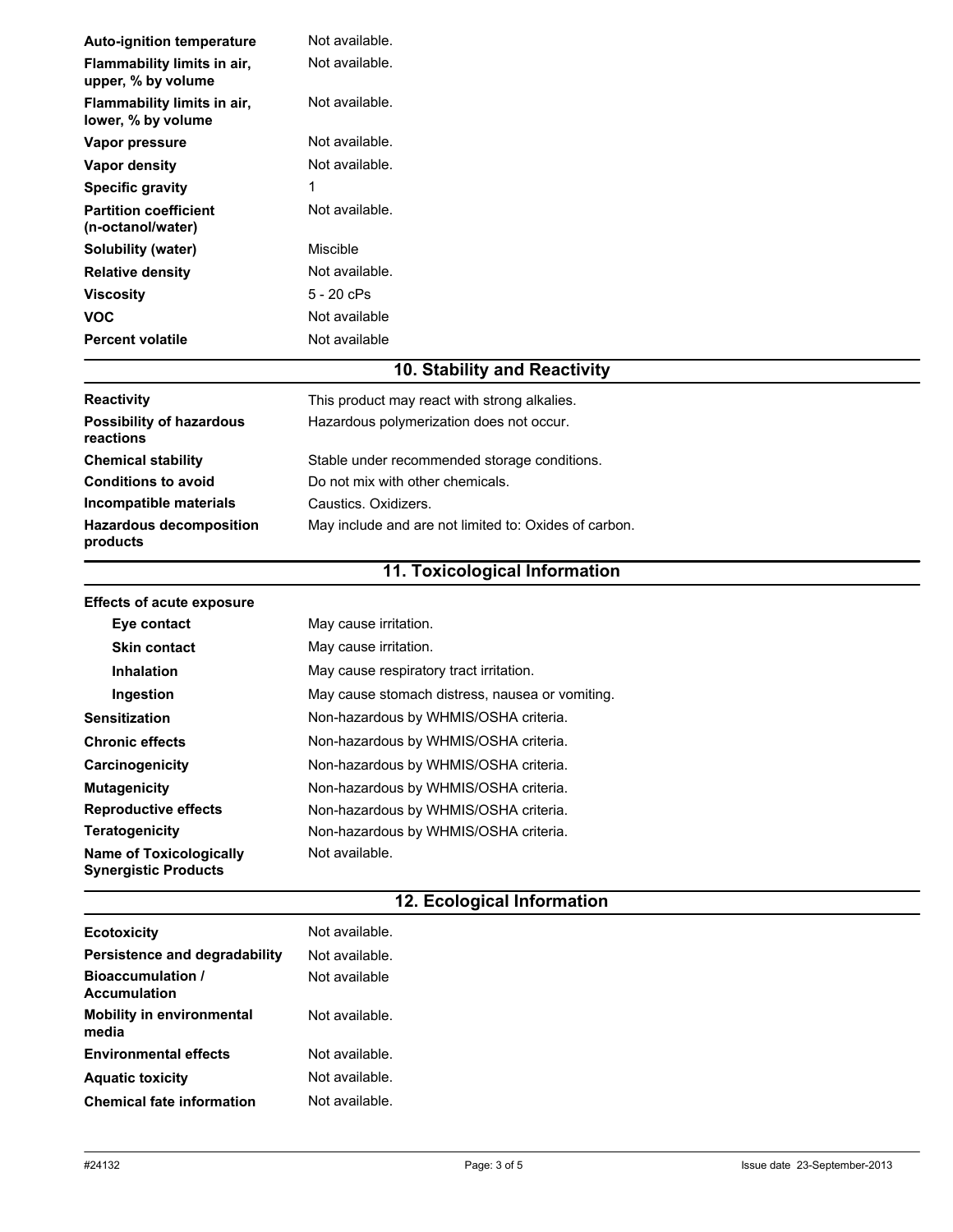|                                                               | <b>13. Disposal Considerations</b>                                                                                                                                                                              |                        |
|---------------------------------------------------------------|-----------------------------------------------------------------------------------------------------------------------------------------------------------------------------------------------------------------|------------------------|
| <b>Disposal instructions</b>                                  | Review federal, state/provincial, and local government requirements prior to disposal.                                                                                                                          |                        |
| Waste from residues / unused<br>products                      | Not available                                                                                                                                                                                                   |                        |
| <b>Contaminated packaging</b>                                 | Not available                                                                                                                                                                                                   |                        |
|                                                               | <b>14. Transport Information</b>                                                                                                                                                                                |                        |
| U.S. Department of Transportation (DOT)                       |                                                                                                                                                                                                                 |                        |
| Not regulated as dangerous goods.                             |                                                                                                                                                                                                                 |                        |
| <b>Transportation of Dangerous Goods (TDG - Canada)</b>       |                                                                                                                                                                                                                 |                        |
| Not regulated as dangerous goods.                             |                                                                                                                                                                                                                 |                        |
|                                                               | 15. Regulatory Information                                                                                                                                                                                      |                        |
| <b>Canadian federal regulations</b>                           | This product has been classified in accordance with the hazard criteria of the Controlled Products<br>Regulations and the MSDS contains all the information required by the Controlled Products<br>Regulations. |                        |
| <b>WHMIS status</b>                                           | Not Controlled                                                                                                                                                                                                  |                        |
| <b>Occupational Safety and Health Administration (OSHA)</b>   |                                                                                                                                                                                                                 |                        |
| 29 CFR 1910.1200<br>hazardous chemical                        | No                                                                                                                                                                                                              |                        |
| <b>US federal regulations</b>                                 | This product is NOT known to be a "Hazardous Chemical" as defined by the OSHA Hazard<br>Communication Standard, 29 CFR 1910.1200.                                                                               |                        |
|                                                               | TSCA Section 12(b) Export Notification (40 CFR 707, Subpt. D)                                                                                                                                                   |                        |
| Not regulated.                                                |                                                                                                                                                                                                                 |                        |
| <b>CERCLA Hazardous Substance List (40 CFR 302.4)</b>         |                                                                                                                                                                                                                 |                        |
| Not listed.                                                   | Clean Air Act (CAA) Section 112(r) Accidental Release Prevention (40 CFR 68.130)                                                                                                                                |                        |
| Not regulated.                                                | Clean Air Act (CAA) Section 112 Hazardous Air Pollutants (HAPs) List                                                                                                                                            |                        |
| Not regulated.                                                |                                                                                                                                                                                                                 |                        |
| <b>CERCLA (Superfund) reportable quantity</b><br>None         |                                                                                                                                                                                                                 |                        |
|                                                               | Superfund Amendments and Reauthorization Act of 1986 (SARA)                                                                                                                                                     |                        |
| <b>Hazard categories</b>                                      | Immediate Hazard - No<br>Delayed Hazard - No<br>Fire Hazard - No<br>Pressure Hazard - No<br>Reactivity Hazard - No                                                                                              |                        |
| <b>State regulations</b>                                      | This product does not contain a chemical known to the State of California to cause cancer, birth<br>defects or other reproductive harm.                                                                         |                        |
|                                                               | US - California Proposition 65 - Carcinogens & Reproductive Toxicity (CRT): Listed substance                                                                                                                    |                        |
| Not listed.<br>US. Massachusetts RTK - Substance List         |                                                                                                                                                                                                                 |                        |
| Not regulated.<br>US. Pennsylvania RTK - Hazardous Substances |                                                                                                                                                                                                                 |                        |
| Not regulated.<br><b>US. Rhode Island RTK</b>                 |                                                                                                                                                                                                                 |                        |
| Not regulated.                                                |                                                                                                                                                                                                                 |                        |
| <b>Inventory status</b>                                       |                                                                                                                                                                                                                 |                        |
| Country(s) or region                                          | Inventory name                                                                                                                                                                                                  | On inventory (yes/no)* |
| Canada                                                        | Domestic Substances List (DSL)                                                                                                                                                                                  | Yes                    |
| Canada                                                        | Non-Domestic Substances List (NDSL)                                                                                                                                                                             | No                     |
| United States & Puerto Rico                                   | Toxic Substances Control Act (TSCA) Inventory<br>*A "Yes" indicates that all components of this product comply with the inventory requirements administered by the governing country(s)                         | Yes                    |